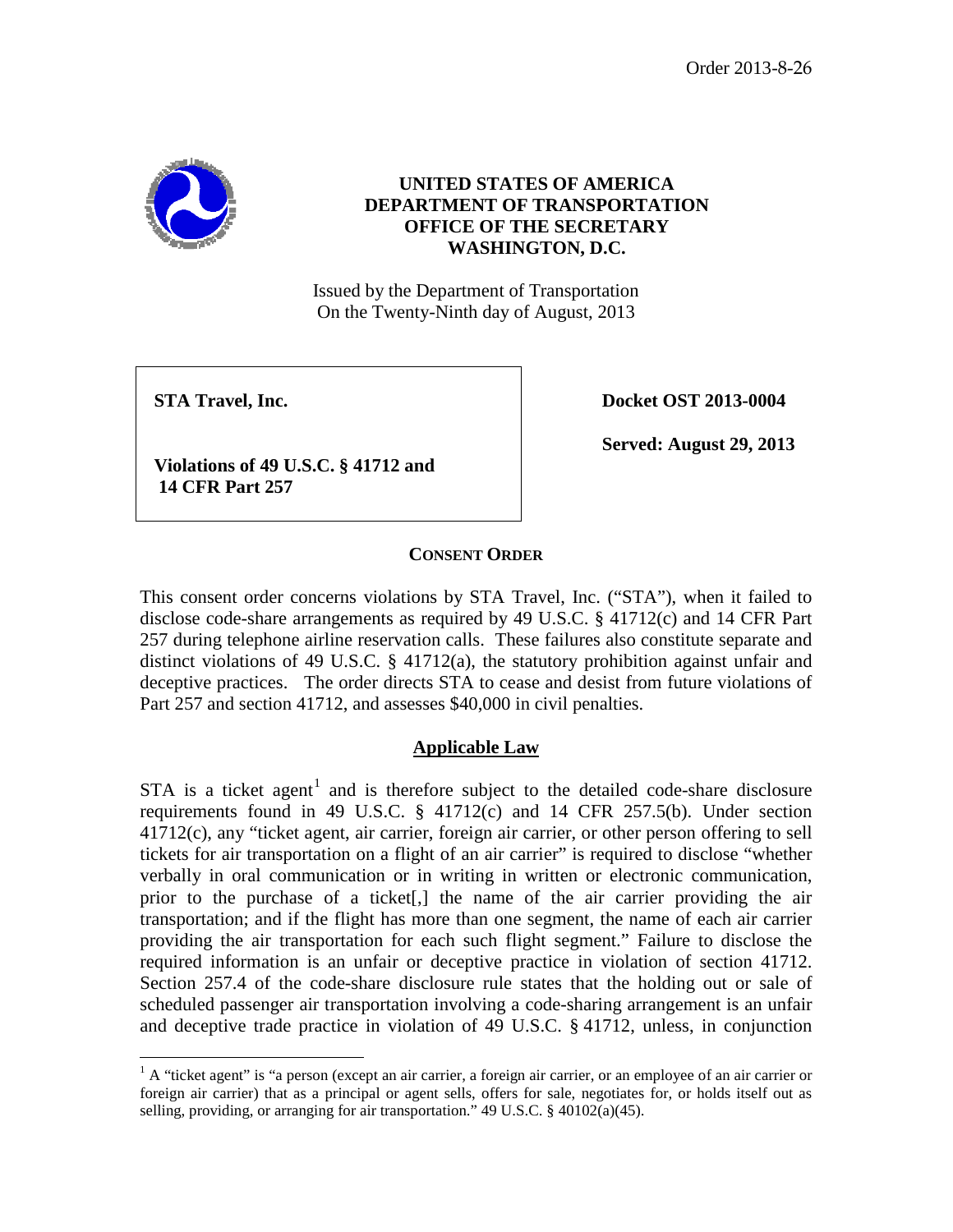with that holding out or sale, carriers and agents follow certain requirements, including those of 14 CFR 257.5(b). With regard to oral communications concerning a flight that is part of a code-sharing arrangement, section 257.5(b) states that a ticket agent or carrier must disclose to prospective consumers before they book the flight the existence of the code-share arrangement, the corporate name of the transporting carrier, and any other name under which the flight is held out to the public. Violations of section 257.5(b) constitute unfair and deceptive trade practices and unfair methods of competition in violation of 49 U.S.C. § 41712.

## **Facts and Conclusion**

An investigation by the Office of Aviation Enforcement and Proceedings (Enforcement Office) revealed a lack of compliance by STA with section 257.5(b) of the Department's code-share rule and 49 U.S.C. § 41712(c). For a period of time during January and February of 2013, Enforcement Office staff made a number of telephone calls to STA as potential purchasers and inquired about booking a flight. During these calls, the STA reservations agents answering the calls failed to make the required disclosure regarding code-share arrangements for the flights in question. Specifically, when discussing flights marketed by one carrier but operated by another with the callers, STA's reservation agents only identified the marketing carrier and did not identify the corporate name of the carrier operating the flight or any other name under which the flight was operated, even when prompted by the caller.

The Department interprets Section 257.5(b) and 49 U.S.C. § 41712(c) to require that oral code-share disclosures be provided whenever an agent first mentions a code-share flight in response to a specific consumer inquiry, including inquiries that may involve only a request for information. The telephone calls indicated that STA generally failed to inform consumers booking flights involving code-share arrangements of the identity of the airline that would actually operate the aircraft on which the consumer would be flying.

### **Mitigation**

In mitigation, STA Travel states that it takes seriously its responsibility to comply with DOT regulations. STA travel does not believe that it violated any code-share disclosure mandates because no bookings were made nor were any reservations held during the telephone surveys conducted by DOT Enforcement staff. Nonetheless, STA Travel is willing to modify its practices in a way that best serves its customers and minimizes any confusion about code-share flights. STA Travel has implemented a more stringent codeshare training methodology to ensure all necessary disclosures are provided to customers. STA Travel is confident that the new training methodology will help avoid any allegations of code-share violations going forward.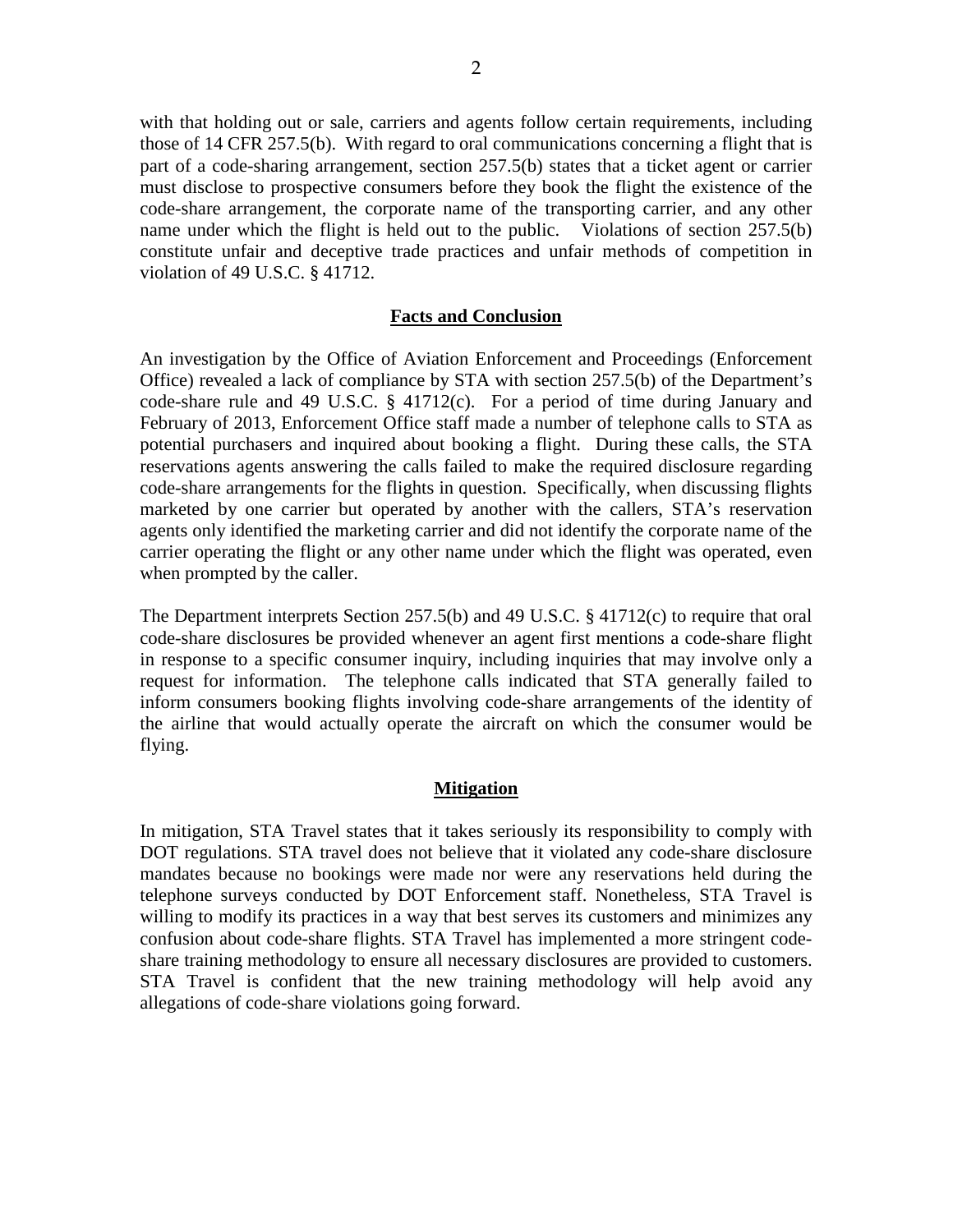### **Decision**

We view seriously the failure of STA to disclose code-sharing arrangements as required by 49 U.S.C. § 41712(c) and 14 CFR 257.5(b). Accordingly, after carefully considering all of the facts in this case, including those set forth above, the Enforcement Office believes that enforcement action is warranted. In order to avoid litigation, STA agrees to the issuance of this order, to cease and desist from future similar violations of 49 U.S.C. § 41712 and 14 CFR 257.5(b), and to the assessment of \$40,000 in compromise of potential civil penalties that otherwise might be imposed pursuant to 49 U.S.C. § 46301. We believe that this compromise assessment is appropriate in view of the nature and extent of the violations in question, serves the public interest, and provides a strong deterrent to non-compliance with the statute and the Department's code-share disclosure rule.

This order is issued under the authority contained in 49 CFR Part 1.

## ACCORDINGLY,

1. Based on the above discussion, we approve this settlement and the provisions of this order as being in the public interest;

2. We find that by failing to disclose code-sharing arrangements as prescribed in 49 U.S.C. § 41712(c) and 14 CFR 257.5(b), STA Travel, Inc., violated 14 CFR 257.5(b) and engaged in an unfair and deceptive trade practice in violation of 49 U.S.C. § 41712;

3. We order STA Travel, Inc., and all other entities owned or controlled by or under common ownership with STA Travel, Inc., its successors and assignees, to cease and desist from further violations of 49 U.S.C. § 41712(c) and 14 CFR 257.5(b);

4. We assess STA Travel, Inc., \$40,000 in compromise of civil penalties that might otherwise be assessed for the violations found in ordering paragraph 2 above. Of this total penalty amount, \$5,000 shall be due and payable within thirty (30) days of the date of the issuance of this order; \$5,000 shall be due and payable within sixty (60) days of the date of issuance of this order; and \$10,000 shall be due and payable within ninety (90) days of the date of issuance of this order. The remaining portion of the civil penalty amount, \$20,000, shall become due and payable immediately if, within one year of the date of issuance of this order, STA Travel, Inc., violates this order's cease and desist provisions or fails to comply with the order's payment provisions, in which case STA Travel, Inc., may be subject to additional enforcement action for violation of this order; and,

5. Payment shall be made through Pay.gov to the account of the U.S. Treasury in accordance with the instructions contained in the Attachment to this order. Failure to pay any portion of the penalty as ordered shall subject STA Travel, Inc., to the assessment of interest, penalty, and collection charges under the Debt Collection Act.